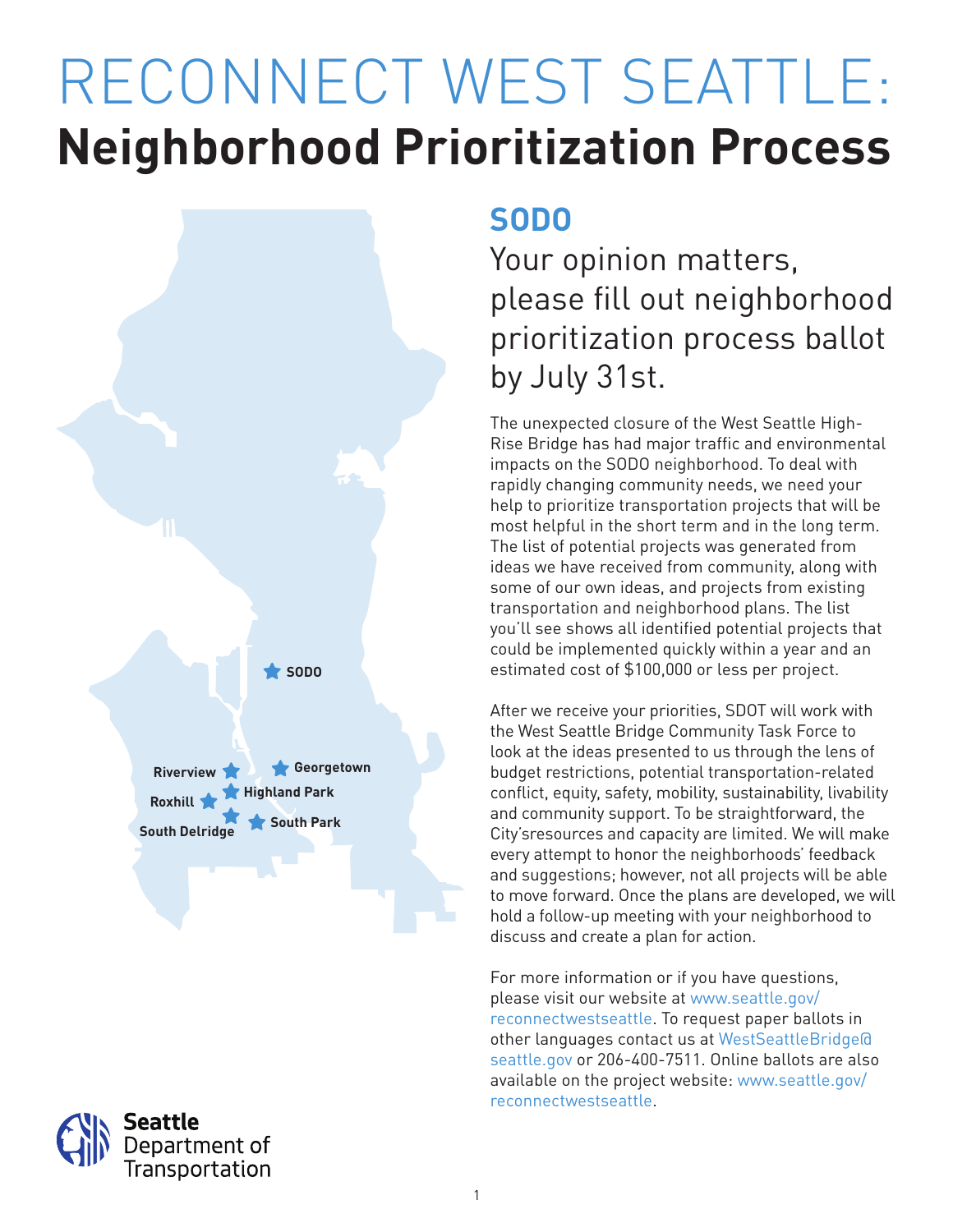## **SODO BALLOT**

#### **What is your primary connection to this neighborhood?**  $\Box$  I live here  $\Box$  I work here  $\Box$  I go to school here  $\Box$  I worship here  $\Box$  I receive services here  $\Box$  I own a business here  $\Box$  I volunteer here □ Other: \_\_\_\_\_\_ **What concerns you most about the impacts from the West Seattle Bridge Closure?**  $\square$  Environmental impacts/pollution  $\Box$  Increased traffic/congestion  $\square$  Speeding  $\Box$  Pedestrian safety and accessibility □ Other: <u>2000 - 2000 - 2000 - 2000 - 2000 - 2000 - 2000 - 2000</u> - 2000 - 2000 - 2000 - 2000 - 2000 - 2000 - 2000 - 2000 - 2000 - 2000 - 2000 - 2000 - 2000 - 2000 - 2000 - 2000 - 2000 - 2000 - 2000 - 2000 - 2000 - 2000 -

#### **Do you identify as: (Check all that apply)**

- □ American Indian or Alaska Native  $\Box$  Asian
- □ Black or African American
- $\Box$  Hispanic or Latino/a
- □ Native Hawaiian or Pacific Islander
- □ White
- $\Box$  Other (please specify):

#### **Zip code of primary residence:**

#### **What is your age?**

| $\Box$ 11-17 | $\Box$ 36-40 |
|--------------|--------------|
| $\Box$ 18-24 | $\Box$ 41-50 |
| $\Box$ 25-30 | $\Box$ 51-64 |
| $\Box$ 31-35 | $\Box$ 65+   |

#### **How did you hear about the neighborhood prioritization process ballot?**

- $\Box$  Seattle Department of Transportation newsletter or website
- Social Media
- $\Box$  Friend or family member
- $\Box$  School, organization or community group:

□ Other: \_

**Please pick up to 10 projects that you would prioritize to help reduce the impacts of the West Seattle High-Rise Bridge closure. NOTE: Not all potential projects are mapped and there may be duplicates due to overlaps with other potential projects.**

| Map ID | Project |
|--------|---------|
|        |         |
|        |         |
|        |         |
|        |         |
|        |         |
|        |         |
|        |         |
|        |         |
|        |         |
|        |         |

If you would like to be added to the project mailing list, please write in your email address below:

#### **Please let us know if you have other ideas, comments or suggestions:**

Thank you for your input. Please visit the West Seattle Bridge website for more information: www.seattle.gov/reconnectwestseattle.

#### **RETURNING MY BALLOT:**

To return your completed ballot, you may do it in one of the following ways: E-mail a scanned copy of your ballot to: WestSeattleBridge@seattle.gov Contact us at WestSeattleBridge@seattle.gov or 206-400-7511 for neighborhood drop-off locations

Mail to City Hall: PO Box 94649, Seattle, WA, 98124-4649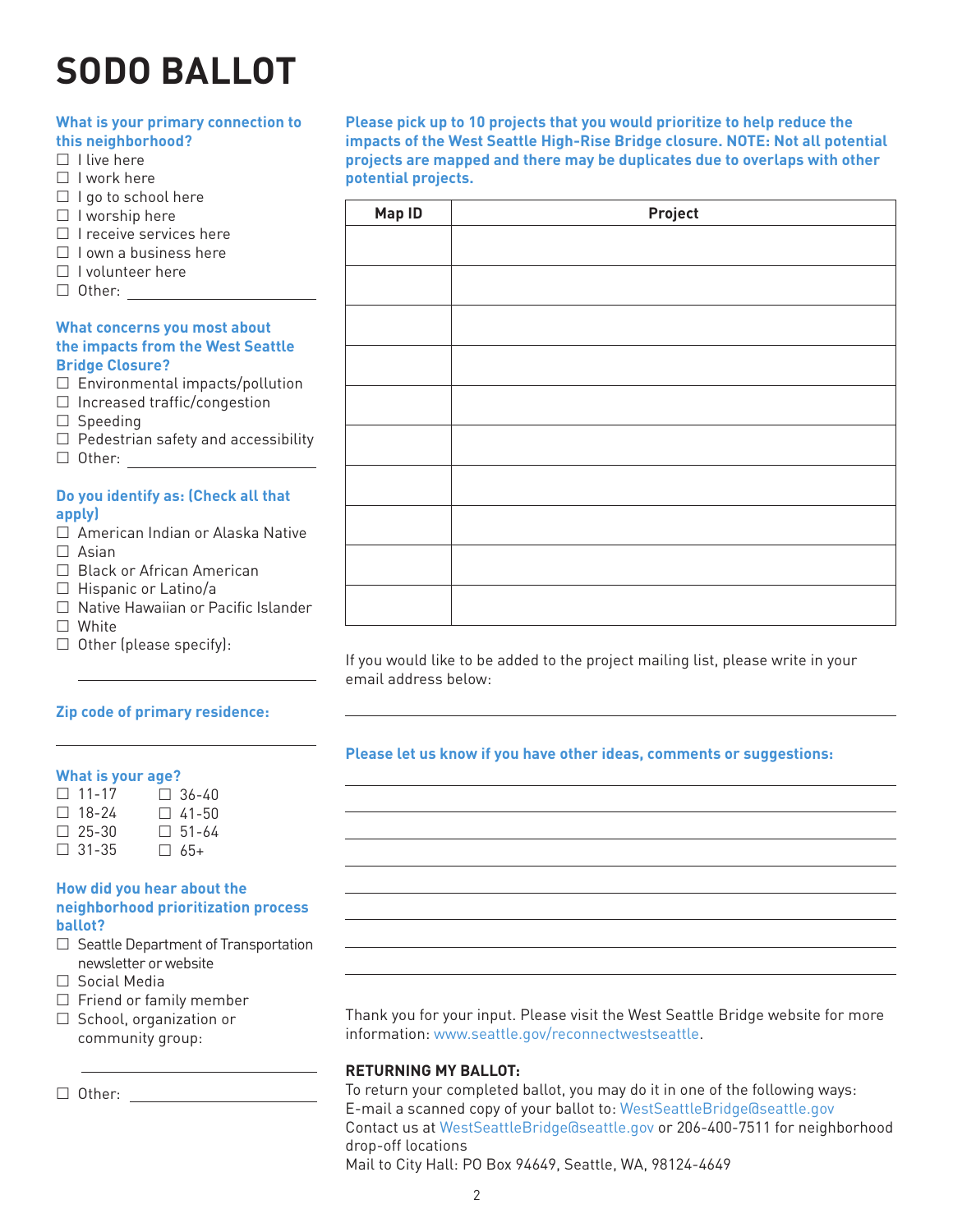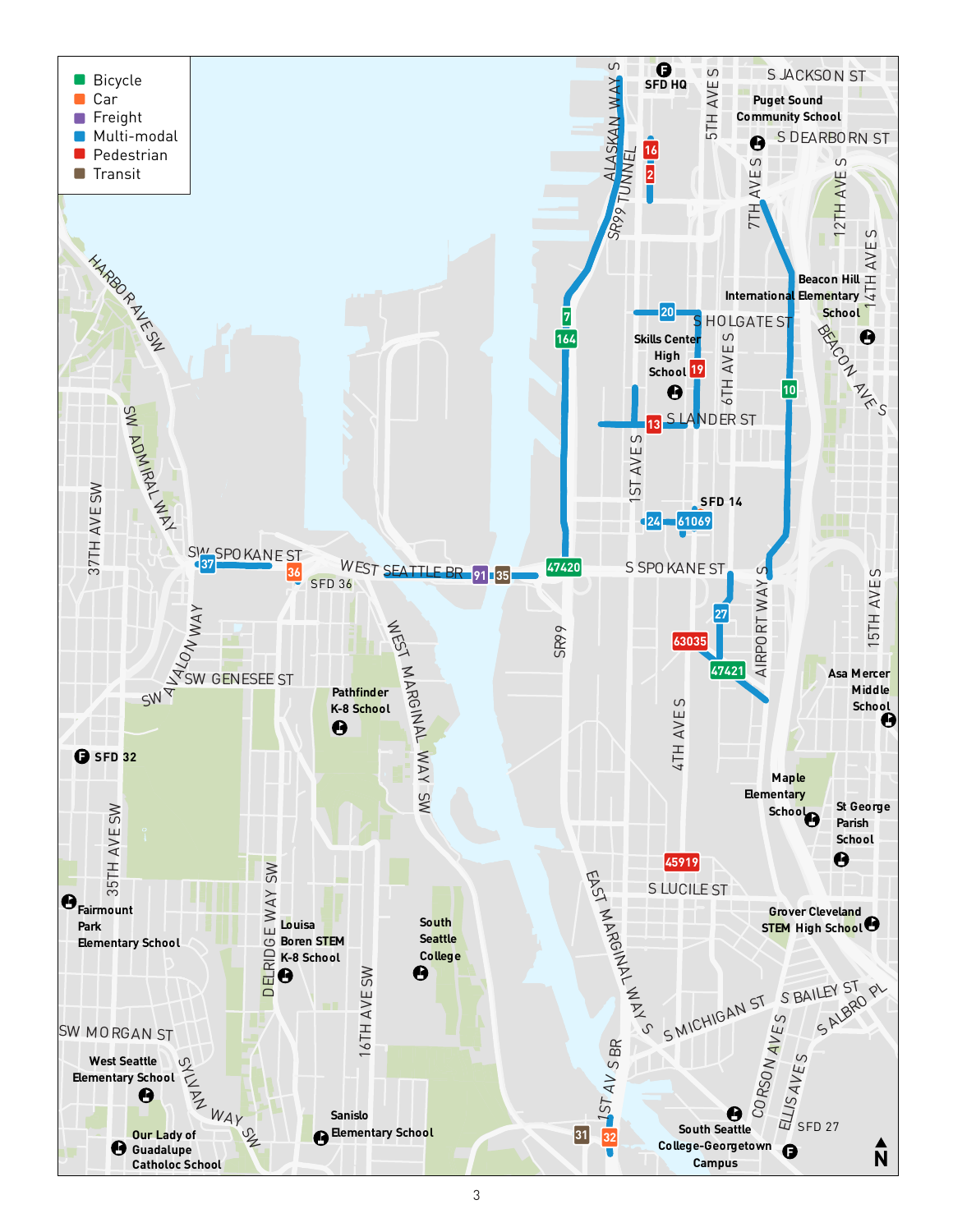|                | <b>SODO</b>                              |                                                                                                                                                                                                                                                         |  |
|----------------|------------------------------------------|---------------------------------------------------------------------------------------------------------------------------------------------------------------------------------------------------------------------------------------------------------|--|
| <b>Map ID</b>  | <b>Title</b>                             | <b>Description</b>                                                                                                                                                                                                                                      |  |
| 2              | Pedestrian improvement                   | Improve pedestrian experience and streetscape. Important features of the<br>design will be addressing vending activities during event times, and creating a<br>shared (pedestrian/vehicle) street.                                                      |  |
| 3              | Pedestrian improvement                   | Enhance pedestrian connections across 4th Ave S and the rail lines to heavy<br>and light rail station entrances                                                                                                                                         |  |
| 6              | Transit improvement                      | Improve transit service on 1st Ave S and seek other transit improvements<br>throughout SODO                                                                                                                                                             |  |
| $7\phantom{.}$ | Bike improvement                         | Rehabilitate bike paths along Alaskan Way S between the Central Business<br>District and S Spokane St                                                                                                                                                   |  |
| 9              | Bike improvement                         | Continue use of existing 1st Ave S bike sharrows already designated for north-<br>south travel                                                                                                                                                          |  |
| 10             | Bike improvement                         | Provide sharrows on both sides of Airport Way S where right of way allows<br>from S Spokane to S Royal Brougham Way                                                                                                                                     |  |
| 13             | Signage improvement                      | Improve signage on S Lander St along these non-arterials:<br>• Colorado Ave S<br>• Utah Ave S<br>• S Occidental St<br>• 3rd Ave S                                                                                                                       |  |
| 15             | Safety and communications<br>improvement | Develop safety education for vehicles, bikes, and pedestrians at 1st Ave S and<br>4th Ave S                                                                                                                                                             |  |
| 16             | Pedestrian improvement                   | Implement pedestrian safety enhancements to railroad crossing areas<br>between 1st Ave S and 4th Ave S, at S Occidental St                                                                                                                              |  |
| 17             | Lighting improvement                     | Install properly scaled lighting along major arterials:<br>• 1st Ave S<br>• 4th Ave S<br>• S Lander St between 1st Ave S and the railroad tracks                                                                                                        |  |
| 19             | Signal improvement                       | Improve signalization to ensure crosswalks provide enough time for crossing<br>at critical connections:<br>• 1st Ave S and S Lander St<br>• 1st Ave S and S Stacy St<br>• 4th Ave S and S Lander St<br>• 4th Ave S and S Holgate St                     |  |
| 20             | Access improvement                       | Keep S Holgate St open for all modes between 1st and 4th Avenues and<br>improve S Horton St                                                                                                                                                             |  |
| 24             | Drainage                                 | Address ponding in SODO and repair vulnerable points along detour routes<br>before the rains make those fixes difficult or impossible                                                                                                                   |  |
| 26             | Maintenance                              | Repair potholes along the detour routes and then on routes that will be<br>impacted by additional traffic; Consider a two-pass strategy for roadway<br>maintenance with initial work as soon as possible and a second pass ahead of<br>the rainy months |  |
| 27             | Roadway improvement                      | Arterial Asphalt and Concrete should review detour routes for maintenance<br>needs:<br>• 4th Ave S (north and south of S Lucile St)<br>• 6th Ave S (between S Spokane St and S Industrial Way)<br>• S Industrial Way & 6th Ave S                        |  |
| 31             | Signage improvement                      | Replace the damaged sign west of 2nd Ave SW on Highland Park Way "To SR-<br>509 Burien" for eastbound traffic.                                                                                                                                          |  |
| 32             | Trees and landscaping                    | Trim the vegetation so drivers can more easily merge onto northbound 1st Ave<br>S and then access West Marginal Way.                                                                                                                                    |  |
| 35             | Safety improvement                       | Automated enforcement on Lower Bridge for transit lane enforcement                                                                                                                                                                                      |  |
| 36             | Access improvements                      | Utilize the ramp that comes down West of fs 36 to have elevated roadway that<br>bypasses most of the expected congestion once travel picks up                                                                                                           |  |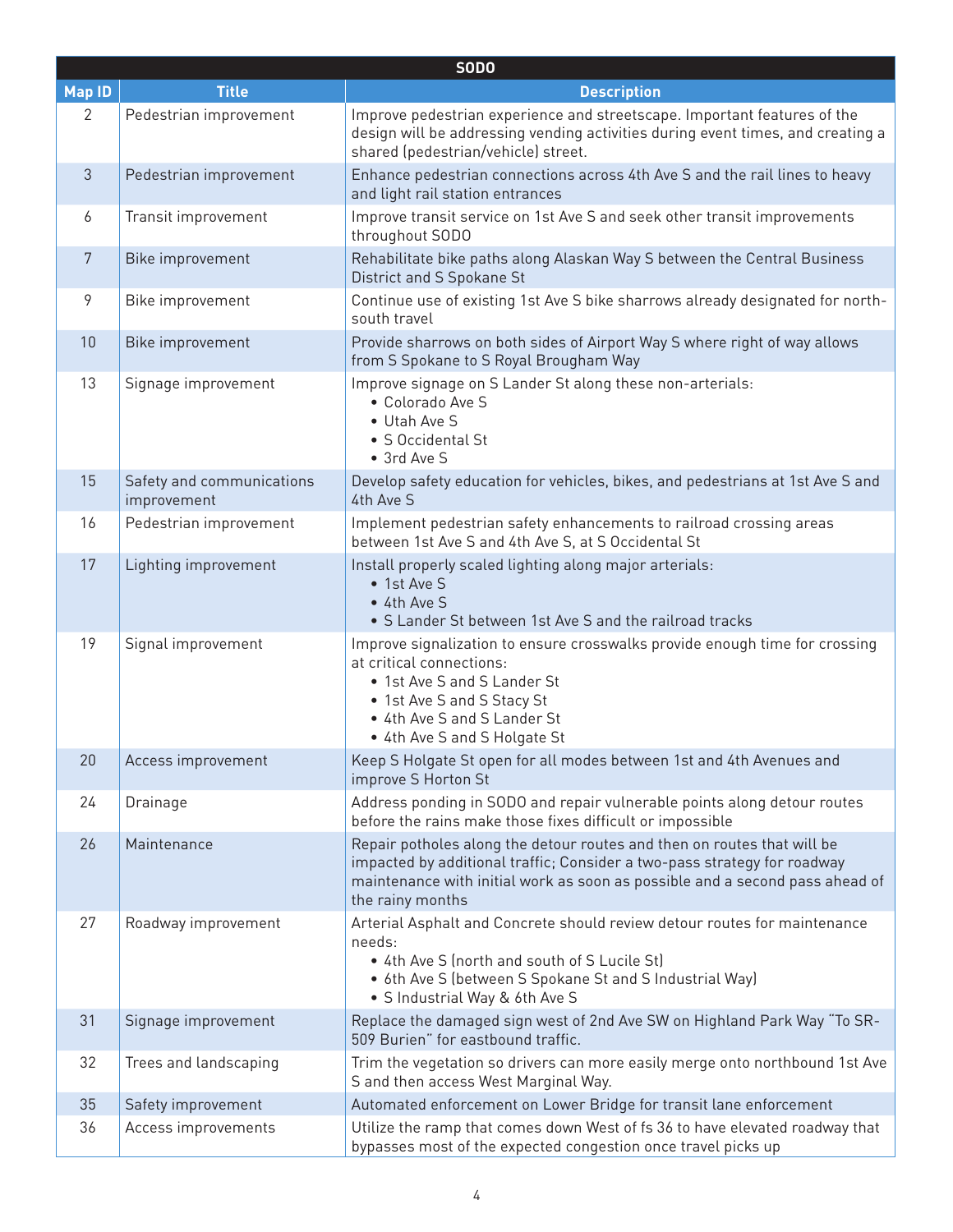| SODO          |                                              |                                                                                                                                                                                                                                                                                                                                                                                      |
|---------------|----------------------------------------------|--------------------------------------------------------------------------------------------------------------------------------------------------------------------------------------------------------------------------------------------------------------------------------------------------------------------------------------------------------------------------------------|
| <b>Map ID</b> | <b>Title</b>                                 | <b>Description</b>                                                                                                                                                                                                                                                                                                                                                                   |
| 37            | Roadway, access, and transit<br>improvements | Make capital improvements to underused Park and Ride located underneath<br>the West Seattle Bridge including: creating new curb ramps for access to<br>drivers coming from West Seattle, restriping the lot for new entry and exit<br>points, replacing bridge lighting with brighter LED bulbs, a marked crosswalk,<br>and relocating the bus zone closer to the park and ride lot. |
| 38            | Safety improvement                           | Install new speed limit signs all along detour routes and impacted areas,<br>especially East Marginal Way S                                                                                                                                                                                                                                                                          |
| 91            | Intersection improvement                     | Rechannelize East Marginal Way at Duwamish Ave and SW Klickitat Way<br>intersection to better organize turning movements                                                                                                                                                                                                                                                             |
| 164           | Bike improvement                             | Add a protected bike lane on E Marginal Way (between S Atlantic St to West<br>Seattle Bridge Trail)                                                                                                                                                                                                                                                                                  |
| 45919         | Pedestrian improvements                      | Add curb ramps throughout the neighborhood                                                                                                                                                                                                                                                                                                                                           |
| 47420         | Bike improvement                             | Add a bike lane on S Spokane St                                                                                                                                                                                                                                                                                                                                                      |
| 47421         | Bike improvement                             | Add a bike lane on S Industrial Way                                                                                                                                                                                                                                                                                                                                                  |
| 61069         | Utility improvement                          | Improve the right of way for utilities at 3215 4th Ave S                                                                                                                                                                                                                                                                                                                             |
| 63035         | Pedestrian improvement                       | Install an ADA Curb Ramp upgrade for the southwest entrance ramp at 4th<br>Ave S & S Industrial Way                                                                                                                                                                                                                                                                                  |
| 200           | Pedestrian and bike<br>improvement           | Improve pedestrian and bicycle pathways through strategies including<br>wayfinding, quality streetscapes with ample sidewalks, and pedestrian<br>amenities. Add facilities to encourage bicyclists include bicycle parking or bike<br>share stations in addition to existing and planned bike routes.                                                                                |
| 201           | Safety improvement                           | Increase intersection traffic enforcement                                                                                                                                                                                                                                                                                                                                            |
| 202           | Traffic improvement                          | Promote carpools, vanpools and other CTR options to compensate for limited<br>transit availability.                                                                                                                                                                                                                                                                                  |
| 203           | Public education                             | Implement a public marketing / education program to inform event goers of<br>non-motorized access to events                                                                                                                                                                                                                                                                          |
| 204           | Safety improvement                           | Improve safety conditions on key non-motorized routes                                                                                                                                                                                                                                                                                                                                |
| 205           | Roadway improvement                          | Improve pavement conditions for freight, general transportation and bicycles                                                                                                                                                                                                                                                                                                         |
| 206           | Freight Improvement                          | Pilot project to determine feasibility of installing freight-only lanes on Lower<br>Spokane St; and if deemed feasible, would implement modifications to<br>roadway channelization, install traffic signal ad signing modifications and<br>provide detection and variable message signs.                                                                                             |
| 207           | Lander St Bridge project                     | Accelerate the Lander St Grade Separation detour route reconstruction as<br>much as able                                                                                                                                                                                                                                                                                             |
| 208           | Traffic control                              | Modify traffic control plans for detour routes for longer configuration. Existing<br>TCP is temporary and needs long-term establishment.<br>(In progress)                                                                                                                                                                                                                            |
| 209           | Carpool and vanpools                         | Carpool and HOV incentives, perhaps a pilot with Scoop or Waze, partnership<br>with key employers with workers in West Seattle                                                                                                                                                                                                                                                       |
| 210           | Scooter share                                | Increase scooter share access                                                                                                                                                                                                                                                                                                                                                        |
| 211           | <b>Bike share</b>                            | Bike and scooter parking hubs near transit                                                                                                                                                                                                                                                                                                                                           |
| 212           | Signage improvement                          | Review locations for NO TURN ON RED signage at signalized intersections<br>along detour routes                                                                                                                                                                                                                                                                                       |
| 213           | Safety improvement                           | Review crash data for emerging trends on detour routes and implement spot<br>project                                                                                                                                                                                                                                                                                                 |
| 214           | Pedestrian improvements                      | Utilize Ped Gap Analysis tool to implement arterial pedestrian crossing<br>treatments in areas with long distances between comfortable pedestrian<br>crossings                                                                                                                                                                                                                       |
| 215           | Speed sign improvements                      | Review locations for radar speed feedback sign installation along WSB detour<br>routes                                                                                                                                                                                                                                                                                               |